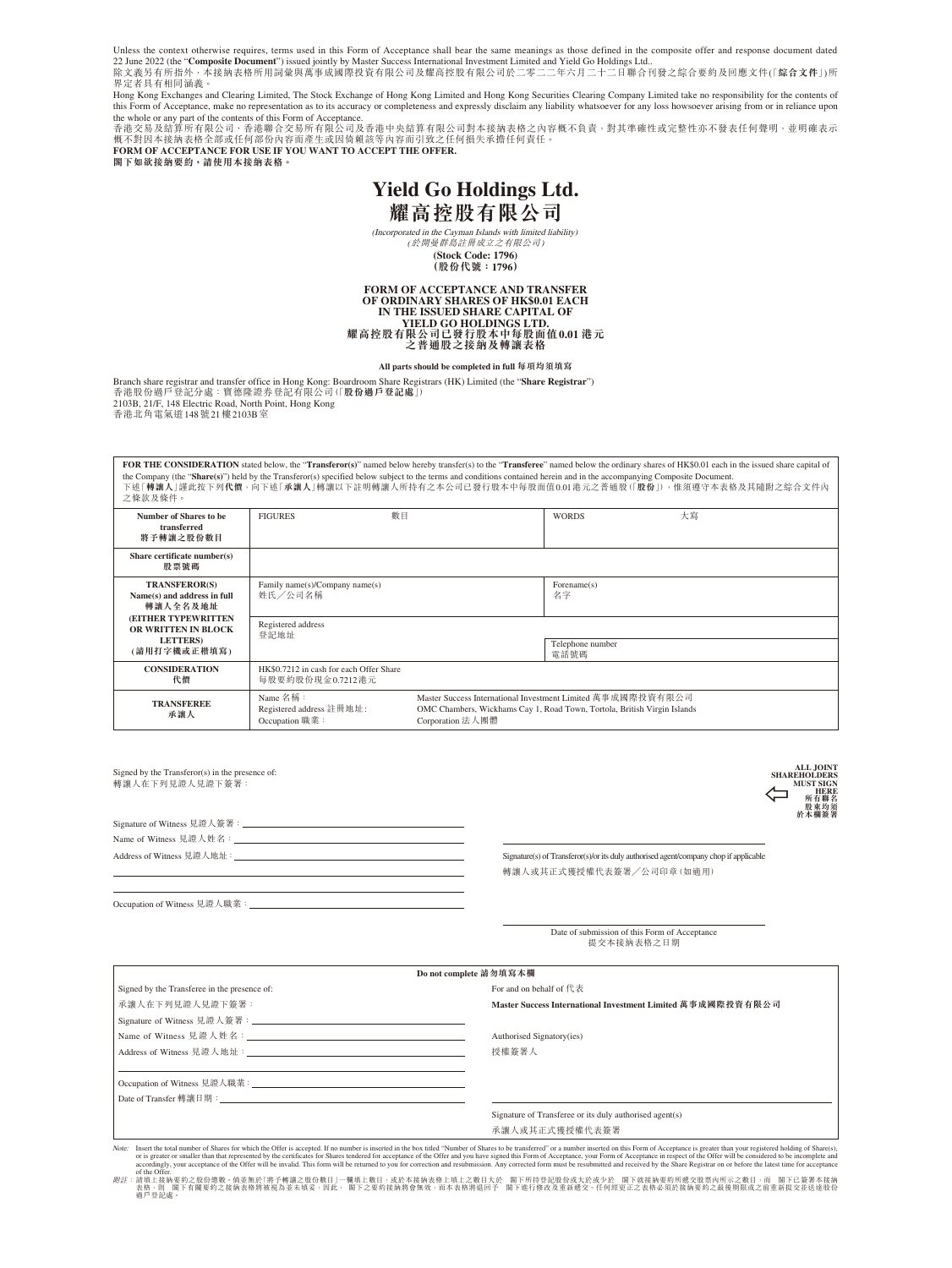#### **THIS FORM OF ACCEPTANCE IS IMPORTANT AND REQUIRES YOUR IMMEDIATE ATTENTION.**

**If you are in any doubt as to any aspect of this Form of Acceptance or as to the action to be taken, you should consult a licensed securities dealer or registered institution in securities, bank manager, solicitor, professional accountant or other professional adviser.**

**If you have sold or transferred all your Share(s), you should at once hand this Form of Acceptance and the accompanying Composite Document to the purchaser(s) or transferee(s) or to the bank, licensed securities dealer, registered institution in securities or other agent through whom the sale or transfer was effected for transmission to the purchaser(s) or transferee(s).**

The making of the Offer to persons with a registered address in jurisdictions outside of Hong Kong may be prohibited or affected by the laws and regulations of the relevant jurisdictions. If you are an Overseas Shareholder, you should inform yourself about and observe all applicable legal requirements and where necessary, seek independent legal advice. If you wish to accept the Offer, it is your responsibility to satisfy yourself as to the full observance of the laws and regulations of the relevant jurisdictions in connection therewith, including the obtaining of all governmental, exchange control or other consents and any registration or filing which may be required or the compliance with other necessary formalities or legal and regulatory requirements and the payment of any transfer or other taxes or other required payments due from you in respect of such jurisdiction. The Offeror and parties acting in concert with it, Head & Shoulders Securities, the Company, and each of their respective beneficial owners, directors, officers, advisers, agents or associates or any other person involved in the Offer shall be entitled to be fully indemnified and held harmless by you for any taxes as you may be required to pay. Acceptance of the Offer shall be enti by you will be deemed to constitute a representation and a warranty by you that you are permitted under all applicable laws and requirement to receive and accept the Offer, and any revision thereof, and such<br>acceptance sha This Form of Acceptance should be read in conjunction with the accompanying Composite Document.

#### **HOW TO COMPLETE THIS FORM OF ACCEPTANCE**

Shareholders are advised to read the Composite Document before completing this Form of Acceptance. To accept the Offer made by Head & Shoulders Securities for and on behalf of the Offeror to acquire your Shares at a cash price of HK\$0.7212 per Offer Share, you should complete and sign this Form of Acceptance overleaf and forward this entire form, together with the relevant share certificate(s) and/or transfer receipt(s) and/or any other document(s) of title (and/or any satisfactory indemnity or indemnities required in respect thereof), by post or by hand, to the Share Registrar **at 2103B, 21/F, 148 Electric Road, North Point, Hong Kong, marked "Yield Go Holdings Ltd. – Offer" on the envelope, as soon as possible and in any event no later than 4:00 p.m. on Wednesday, 13 July 2022 or such later time(s)** and/or date(s) as the Offeror may determine and announce with the consent of the Executive, in accordance with the Takeovers Code. The provisions of Appendix I to the Composite Document are incorporated into and form part of this Form of Acceptance.

Warning: If you are holding the Shares for and on behalf of another person as nominee or otherwise, you should refer to the section headed "Nominee Registration" in Appendix I to the Composite **Document in particular as to the matters which you should consider.**

#### **FORM OF ACCEPTANCE IN RESPECT OF THE OFFER**

#### **To: The Offeror, Head & Shoulders Securities and the Share Registrar**

- 1. My/Our execution of this Form of Acceptance shall be binding on my/our successors and assignees, and shall constitute:
	- (a) my/our irrevocable acceptance of the Offer made by Head & Shoulders Securities for and on behalf of the Offeror, as contained in the Composite Document, for the consideration and on and subject to the terms and conditions therein and herein mentioned, in respect of the number of Shares specified in this Form of Acceptance;
	- (b) my/our irrevocable instruction and authority to each of the Offeror and/or Head & Shoulders Securities and/or any of their respective agent(s) to collect from the Company or the Share Registrar on my/our behalf the share certificate(s) in respect of the Share(s) due to be issued to me/us in accordance with, and against surrender of, the enclosed transfer receipt(s) and/or other document(s) of title (if any) (and/or any satisfactory indemnity or indemnities required in respect thereof), which has/have been duly signed by me/us and to deliver the same to the Share Registrar and to authorise and instruct the Share Registrar to hold such share certificate(s), subject to the terms and conditions of the Offer, as if it was/they were share certificate(s) delivered to the Share Registrar together with this form;
	- (c) my/our irrevocable instruction and authority to each of the Offeror and/or Head & Shoulders Securities and/or any of their respective agent(s) to send a cheque crossed "Not negotiable account payee only" drawn in my/our favour for the cash consideration to which I/we shall have become entitled under the terms of the Offer (less seller's ad valorem stamp duty payable by me/us in connection with my/our acceptance of the Offer), by ordinary post at my/our own risk to the person named at the address stated below or, if no name and address is stated below, to me or the firstned of us (in the case of joint registered Shareholders) at the registered address shown in the register of members of the Company as soon as possible but in any event within 7 Business Days after the date of receipt of all the relevant documents by the Share Registrar to render the acceptance under the Offer complete and valid;

(Note: insert name and address of the person to whom the cheque is to be sent if different from the registered Shareholder or the first-named of joint registered Shareholders.)

**Name**: (in **block letters**). . . . . . . . . . . . . . . . . . . . . . . . . . . . . . . . . . . . . . . . . . . . . . . . . . . . . . . . . . . . . . . . . . . . . . . . . . . . . . . . . . . . . . . . . . **Address**: (in block letters) . .

- (d) my/our irrevocable instruction and authority to each of the Offeror and/or Head & Shoulders Securities and/or the Share Registrar and/or such person or persons as any of them may direct for the purpose, on my/our behalf, to make and execute the contract note as required by Section 19(1) of the Stamp Duty Ordinance (Chapter 117 of the Laws of Hong Kong) to be made and executed by me/us as the seller(s) of the Share(s) to be sold by me/us under the Offer and to cause the same to be stamped and to cause an endorsement to be made on this form in accordance with the provisions of that Ordinance;
- (e) my/our irrevocable instruction and authority to each of the Offeror and/or Head & Shoulders Securities and/or the Share Registrar and/or such person or persons as any of them may direct to complete and execute the Form of Acceptance or any document on my/our behalf in connection with my/our acceptance of the Offer and to do any other act that may be necessary or expedient for the purpose of vesting in the Offeror or such person or persons as it may direct my/our Share(s) tendered for acceptance under the Offer including, but not limited to the insertion of a date in this form where the form is undated;
- (f) my/our undertaking to execute such further documents and to do such acts and things by way of further assurance as may be necessary or desirable to transfer my/our Share(s) (together with all rights accruing or attaching to them as at the date of the Composite Document or subsequently being attached to them, including, without limitation, the rights to receive all future dividends and other distributions, declared, made or paid, if any, by the Company on or after the date on which the Offer is made, i.e., the date of the Composite Document) tendered for acceptance under the Offer to the Offeror or such person or persons as it may direct free from all encumbrances;
- my/our agreement to ratify each and every act or thing which may be done or effected by the Offeror and/or Head & Shoulders Securities and/or any of their respective agent(s) or such person or persons as any of them may direct on the exercise of any of the authorities contained herein; and
- (h) my/our agreement that the Offer is, and all acceptances of the Offer will be, governed by and construed in accordance with the laws of Hong Kong and the courts of Hong Kong shall have exclusive jurisdiction to settle any dispute which may arise in connection with the Offer.
- 2. I/We understand that acceptance of the Offer by me/us will be deemed to constitute a warranty by me/us to the Offeror and Head & Shoulders Securities that (i) the Shares held by me/us to be acquired under the Offer (together with all rights accruing or attaching to them as at the date of the Composite Document or subsequently being attached to them, including, without limitation, the rights to receive all future dividends and other distributions, declared, made or paid, if any, by the Company on or after the date on which the Offer is made, i.e., the date of the Composite Document) are sold free from all encumbrances; and (ii) I/we have not taken or omitted to take any action which will or may result in the Offeror. Head & Shoulders Securities, the Company or any other person acting in breach of the legal or regulatory requirements of any territory in connection with the Offer and I am/we are permitted under all applicable laws and regulations to receive and accept the Offer, and any revision thereof, and that such acceptance is valid and binding in accordance with all applicable laws and regulations.
- In the event that my/our acceptance is not valid in accordance with the terms of the Offer, all instructions, authorisations and undertakings contained in paragraph 1 above shall cease in which event, I/we authorise and request you to return to me/us my/our share certificate(s), and/or transfer receipt(s) and/or any other document(s) of title (and/or satisfactory indemnity or indemnities required in respect thereof), together with this form duly cancelled, by ordinary post at my/our own risk to the person and address stated in paragraph 1(c) above or, if no name and address is stated, to me or the first-named of us (in the case of joint registered Shareholders) at the registered address shown in the register of members of the Company.
	- Note: If you submit the transfer receipt(s) upon acceptance of the Offer and in the meantime the relevant share certificate(s) is/are collected by any of the Offeror and/or Head & Shoulders Securities and/or any of their respective agent(s) from the Company or the Share Registrar on your behalf, you will be returned such share certificate(s) in lieu of the transfer receipt(s).
- 4. I/We enclose the relevant share certificate(s) and/or transfer receipt(s) and/or any other document(s) of title (and/or any satisfactory indemnity or indemnities required in respect thereof) for the whole/ part of my/our holding of Shares which are to be held by you on the terms and conditions of the Offer. I/We understand that no acknowledgement of receipt of any Form of Acceptance, share certificate(s) and/or transfer receipt(s) and/or any other document(s) of title (and/or any satisfactory indemnity or indemnities required in respect thereof) will be given. I/We further understand that all documents will be sent by ordinary post at my/our own risk.
- I/We warrant and represent to you that I am/we are the registered Shareholder(s) of the number of Shares specified in this Form of Acceptance and I/we have the full right, power and authority to sell and pass the title and ownership of my/our Shares to the Offeror by way of acceptance of the Offer.
- I/We warrant to you and the Company that I/we have observed and am/are permitted under all applicable laws and regulations where my/our address is located as set out in the register of members of the Company to accept the Offer, and any revision thereof; and that I/we have obtained all requisite governmental, exchange control or other consents and made all registration or filing required in compliance with all necessary formalities and regulatory or legal requirements; and that I/we have paid all issue, transfer or other taxes or other required payments due from me/us in connection with such acceptance; and that such acceptance shall be valid and binding in accordance with all applicable laws and regulations and that I/we have not taken or omitted to take any action which will or may result in you, the Offeror and parties acting in concert with it. Head & Shoulders Securities, the Company or any other person involved in the Offer in breach of the legal or regulatory requirements of any jurisdiction in connection with the Offer.
- 7. I/We warrant to you and the Company that I/we shall be fully responsible for payment of any transfer or other taxes and duties payable by me/us in respect of the jurisdiction where my/our address is located as set out in the register of members of the Company in connection with my/our acceptance of the Offer.
- I/We acknowledge that, save as expressly provided in the Composite Document and this Form of Acceptance, all the acceptances, instructions, authorities and undertakings hereby given shall be irrevocable and unconditional.
- I/We acknowledge that my/our Shares sold to the Offeror by way of acceptance of the Offer will be registered under the name of the Offeror or its nominee.
- 10. I/We irrevocably undertake, represent, warrant and agree to and with the Offeror, Head & Shoulders Securities and the Company (so as to bind my/our successors and assignees) that in respect of the Shares which are accepted or deemed to have been accepted under the Offer, which acceptance has not been validly withdrawn, and which have not been registered in the name of the Offeror or as it may direct, to give:
	- (a) an authority to the Company and/or its agents from me/us to send any notice, circular, warrant or other document or communication which may be required to be sent to me/us as a member of the Company (including any share certificate(s) and/or other document(s) of title issued as a result of conversion of such Shares into certificated form) to the attention of the Offeror at the Share Registrar at 2103B, 21/F, 148 Electric Road, North Point, Hong Kong;
	- an irrevocable authority to the Offeror or their respective agents to sign any consent to short notice of any general meeting of the Company on my/our behalf and/or to attend and/or to execute a form of proxy in respect of such Shares appointing any person nominated by the Offeror to attend such general meeting (or any adjournment thereof) and to exercise the votes attaching to such Shares on my/our behalf, such votes to be cast in a manner to be determined at the sole discretion of the Offeror; and
	- (c) my/our agreement not to exercise any of such rights without the consents of the Offeror and my/our irrevocable undertaking not to appoint a proxy for, or to attend any, such general meeting and subject as aforesaid, to the extent I/we have previously appointed a proxy, other than the Offeror or their respective nominees or appointees, for or to attend or to vote at the general meeting of the Company, I/we hereby expressly revoke such appointment.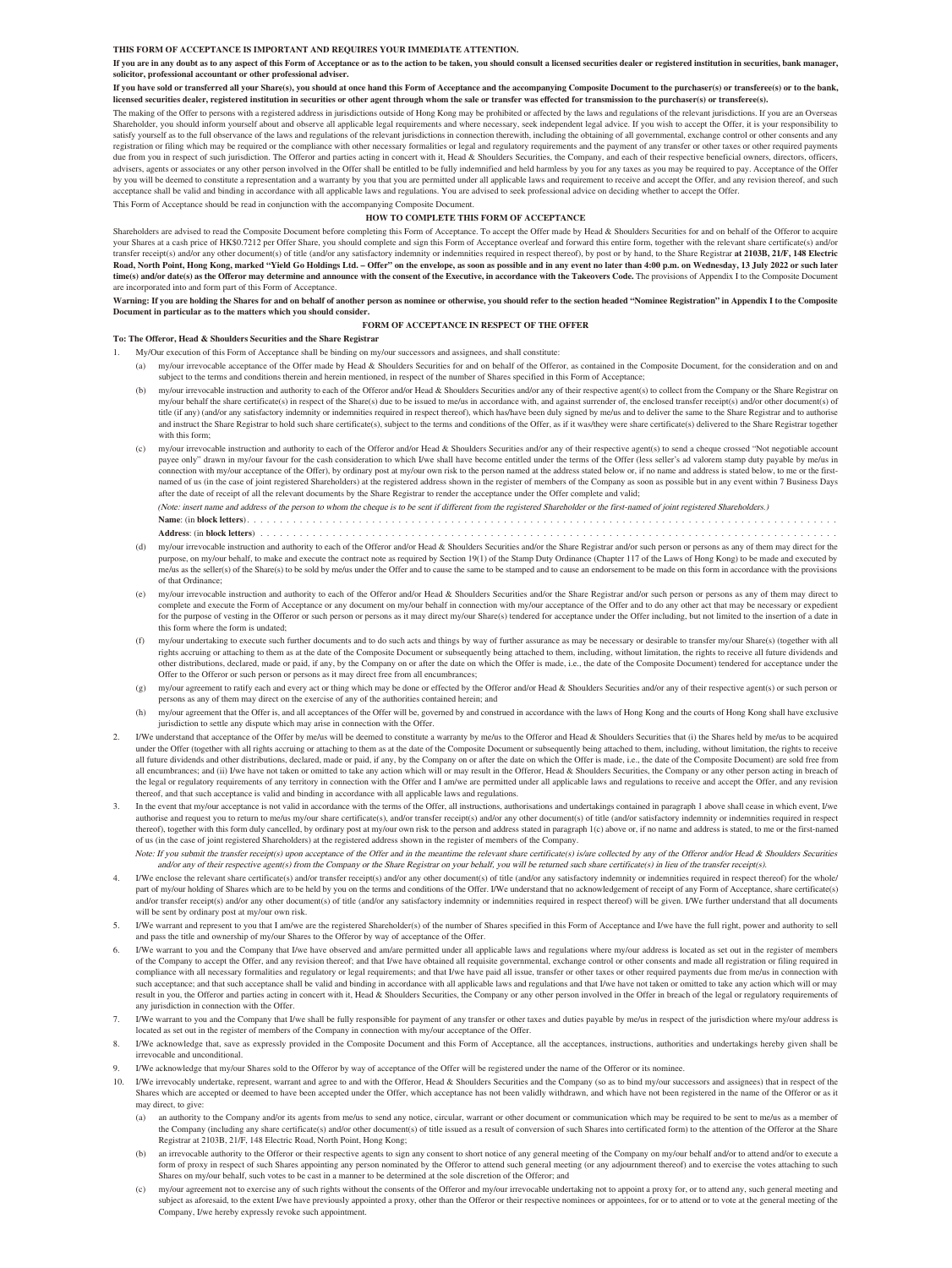#### **本接納表格乃重要文件, 閣下須即時處理。**

#### **閣下如對本接納表格任何方面或應採取之行動有任何疑問,應諮詢 閣下之持牌證券交易商或註冊證券機構、銀行經理、律師、專業會計師或其他專業顧問。**

**閣下如已將名下之股份全部售出或轉讓,應立即將本接納表格連同隨附之綜合文件一併送交買主或承讓人,或經手買賣或轉讓之銀行、持牌證券交易商、註冊證券機 構或其他代理,以便轉交買主或承讓人。**

向註冊地址位於香港境外司法權區的人士提出要約或會被禁止或受到有關司法權區之法例法規影響。倘 閣下為海外股東, 閣下應自行了解及遵守所有適用法律規 定,且尋求獨立法律意見(倘必要)。 閣下如欲接納要約,須自行信納全面遵守有關司法權區之相關法律法規,包括獲得一切可能所需之政府、外匯管制或其他方面之 同意,並遵守其他所需手續或法律法規規定所需作出之一切登記或存檔及 閣下須支付轉讓費或其他稅項或該等司法權區要求的其他款項。要約人、要約人一致行動 人士、聯合證券、本公司以及彼等各自之實益擁有人、董事、高級職員、顧問、代理或聯繫人或參與要約的任何其他人士將有權就 閣下可能須支付的任何稅項獲 閣 下提供全面彌償保證及免受損害。 閣下接納要約將被視為構成 閣下之聲明及保證,即 閣下根據所有適用法律及要求獲准收取及接納要約及其任何修訂,而該接納 將根據所有適用法律及法規屬有效及具約束力。建議 閣下就決定是否接納要約尋求專業意見。

本接納表格應連同隨附之綜合文件一併閱覽。

#### **本接納表格之填寫方法**

股東於填寫本接納表格前,務請先閱讀綜合文件。為接納聯合證券代表要約人以現金價格每股要約股份0.7212港元收購 閣下之股份所提出的要約,請填妥及簽署本接 納表格背頁,並將整份表格,連同有關股票及╱或過戶收據及╱或任何其他所有權文件(及╱或任何就此所需之一份或多份令人信納的彌償保證書),一併以郵寄或專 人送交方式將**註明「耀高控股有限公司-要約」的信封送達**股份過戶登記處**,地址為香港北角電氣道148號21樓2103B室,盡快惟無論如何不得遲於二零二二年七月十三 日(星期三)下午四時正,或要約人根據收購守則可能釐定並經執行人員同意後公佈之較後時間及╱或日期。**綜合文件附錄一之條文已載入並構成本接納表格之一部份。 **注意事項:如 閣下以代名人或其他身份代表另一位人士持有股份,敬請閱覽綜合文件附錄一「代名人登記」一節,尤其關於 閣下應加以考慮的該等事項。**

**要约之接纳表格** 

#### **致:要約人、聯合證券及股份過戶登記處**

- 1. 本人╱吾等一經簽立本接納表格,本人╱吾等之承繼人及受讓人將受此約束,並表示:
	- (a) 本人╱吾等不可撤回地就本接納表格上所註明數目之股份,按照及根據綜合文件及本接納表格所述之代價、條款及條件接納綜合文件所載由聯合證券代表要 約人提出之要約;
	- (b) 本人╱吾等不可撤回地指示及授權要約人及╱或聯合證券及╱或彼等各自之任何代理,代表本人╱吾等交付隨附經本人╱吾等正式簽署之過戶收據及╱或其 他所有權文件(如有)(及/或就此所需任何令人信納之一份或多份彌償保證書),憑此向本公司或股份過戶登記處領取本人/吾等就股份應獲發之股票,並 18.25 年 第2012年 第2012年 第2012年 第2012年 第2012年 第2012年 第2012年 第2012年 第2012年 1月20日 1月20日 1月20日 1月20日 1月20日 1月20日 1月20日 1月20日 1月20日 1月20日 1月20日 1月20日 1月20日 1月20日 1月20日 1月20日 1月20日 1月20日 1月20日 1月20日 1月20日 1月20日 1月20日 1月20日 1月20日 處;
	- (c) 本人╱吾等不可撤回地指示並授權要約人及╱或聯合證券及╱或彼等各自之任何代理,盡快但無論如何於股份過戶登記處收到所有相關文件致使根據要約交 ァヘハロ ☆ 『ホロペコは不識ない』 ☆ 『ホロン ☆ 『ネロンロロロ』 ☆ 『エロ・『ホーロ』 ☆ 『ホーム』 ☆ 『エロ・『ホーム』 ☆ 『キング ☆ 『オン おんごう おんじょう おんじょう おんじょう おんじょう 税)以「不得轉讓–只准入抬頭人賬戶」方式對本人/吾等劃線開出之支票寄往下文所指人士及所列地址(如未有於下欄列明姓名及地址,則按本公司股東名冊 。<br>所示之登記地址寄予本人或吾等當中排名首位者(倘為聯名登記股東)),郵誤風險由本人╱吾等承擔;

(附註:如收取支票之人士並非使用登記股東或名列首位之聯名登記股東之登記姓名╱名稱及地址,則請在本欄填上該名人士之姓名╱名稱及地址。)

- **姓名**:(請用**正楷**). . . . . . . . . . . . . . . . . . . . . . . . . . . . . . . . . . . . . . . . . . . . . . . . . . . . . . . . . . . . . . . . . . . . . . . . . . . . . . . . . . . .
- **地址**:(請用**正楷**). . . . . . . . . . . . . . . . . . . . . . . . . . . . . . . . . . . . . . . . . . . . . . . . . . . . . . . . . . . . . . . . . . . . . . . . . . . . . . . . . . . . (d) 本人╱吾等不可撤回地指示並授權要約人及╱或聯合證券及╱或股份過戶登記處及╱或彼等任何一方就此可能指定的人士,代表本人╱吾等以根據要約出售
- 。<br>「股份之賣方身份,作出及簽署香港法例第117章印花稅條例第19(1)條所規定須作出及簽署之買賣單據,並根據該條例規定在本表格加蓋印花及背書證明;
- (e) 本人╱吾等不可撤回地指示並授權要約人及╱或聯合證券及╱或股份過戶登記處及╱或彼等任何一方可能指定的人士,就本人╱吾等接納要約代表本人╱吾 等填妥及簽署本接納表格或任何文件並採取可能屬必要或合宜之任何其他行動以將本人╱吾等根據要約交回供接納之股份歸屬予要約人或其可能指定的人 士,包括但不限於在本表格未註明日期時註明日期;
- (f) 本人╱吾等承諾於必要或適當時簽署其他文件並採取行動及事宜,向要約人或其可能指定的人士轉讓本人╱吾等的股份,連同於綜合文件日期該等股份產生 或隨附或其後隨附的所有權利,包括但不限於收取本公司於作出要約之日(即根據要約提呈供接納之綜合文件之日期)或之後宣派、作出或派付的所有未來股 息及其他分派(如有)的權利,而不附帶所有產權負擔;
- (g) 本人╱吾等同意追認要約人及╱或聯合證券及╱或彼等各自之任何代理或彼等任何一方可能指定之人士於行使本表格所載任何授權時可能作出或進行之各項 行動或事宜;及
- (h) 本人╱吾等同意要約及對要約的所有接納受且將受香港法例規管及據此詮釋,且香港法院將擁有專屬司法管轄權解決就要約可能產生的任何爭議。
- 2. 本人╱吾等明白本人╱吾等接納要約,將被視為表示本人╱吾等向要約人及聯合證券保證(i)根據要約將予收購而由本人╱吾等所持有的股份(連同於綜合文件日 期該等股份產生或隨附或其後隨附的所有權利,包括但不限於收取本公司於作出要約之日(即綜合文件日期)或之後宣派、作出或派付的所有未來股息及其他分派<br>(如有)的權利)於出售時不附帶所有產權負擔;及(ii)本人/吾等並無採取或不採取任何行動而將引致或可能引致要約人、聯合證券、本公司或任何其他人士違反法規屬有效及 具有約束力。
- 尚若根據要約之條款,本人╱吾等之接納屬無效,則上文第1段所載一切指示、授權及承諾均告終止,在此情況下,本人╱吾等權並要求 閣下將本人╱吾等之 股票及╱或過戶收據及╱或任何其他所有權文件(及╱或就此所需之令人信納之一份或多份彌償保證書),連同已正式註銷之本表格一併以平郵方式寄回上文第1 (c)段列明之人士及地址;如無填上姓名及地址,則按本公司股東名冊所示登記地址,寄回本人或吾等當中名列首位者(如屬聯名登記股東),郵誤風險概由本人 吾等自行承擔。
	- 附註:倘 閣下於接納要約時提交過戶收據,而與此同時要約人及╱或聯合證券任何一方及╱或彼等各自之任何代理已代表 閣下向本公司或股份過戶登記處領 取有關股票,則 閣下將獲發還有關股票,而並非上述過戶收據。
- 4. 本人╱吾等茲附上本人╱吾等所持全部╱部分股份之有關股票及╱或過戶收據及╱或任何其他所有權文件(及╱或就此所需任何令人信納之一份或多份彌償保證 書),由 閣下按照要約之條款及條件予以保存。本人╱吾等明白將不會就任何接納表格、股票及╱或過戶收據及╱或任何其他所有權文件(及╱或就此所需之任 何令人信納之一份或多份彌償保證書)獲發收訖通知書。本人╱吾等亦明白所有文件將以平郵方式寄出,郵誤風險概由本人╱吾等自行承擔。
- 5. 本人╱吾等向 閣下保證及表明,本人╱吾等為本接納表格指定股份數目之登記股東,而本人╱吾等擁有全部權利、權力及權限,透過接納要約之方式向要約人 出售及轉讓本人╱吾等所持股份之所有權及擁有權。
- 本人╱吾等向 閣下及本公司保證,本人╱吾等已遵守本人╱吾等於本公司股東名冊所列地址所有適用法律及法規以及根據所有適用法律及法規獲允許接納要約 及其任何修訂;而本人/吾等已取得任何所需政府、外匯管制或其他方面之同意,及遵守所有必要手續及監管或法律規定所需作出之一切登記或存檔;且本人 吾等已支付本人╱吾等就該接納應付之所有發行費、轉讓費或其他稅項或其他所需款項;而有關接納將根據所有適用法律及法規屬有效及具約束力;且本人╱吾 等概無採取或遺漏任何行動而將會或可能致使 閣下、要約人及與其一致行動人士、聯合證券、本公司、或任何參與要約之其他人士就要約違反任何司法權區之 法律或監管規定。
- 7. 本人╱吾等向 閣下及本公司保證,本人╱吾等須就支付本人╱吾等於本公司股東名冊所示地址所在司法權區關於本人╱吾等接納要約應付之任何轉讓費或其他 稅項及徵費承擔全部責任。
- 8. 本人╱吾等確認,除非綜合文件及本接納表格有明文規定,藉本表格所給予的一切接納、指示、權力及承擔均屬不可撤回及無條件。
- 9. 本人╱吾等確認以接納要約之方式售予要約人之本人╱吾等之股份將以要約人或其代名人名義登記。
- 10. 本人╱吾等向要約人、聯合證券及本公司(以約束本人╱吾等的承繼人及受讓人)不可撤回地承諾、聲明、保證及同意,對於根據要約已接納或被視為已接納且其 接納並未被有效撤回及並無按要約人的名義或按其指示登記的股份:
	- (a) 本人╱吾等授權本公司及╱或其代理將須向本人╱吾等作為本公司股東寄發的任何通告、通函、認股權證或其他須予寄發的文件或通訊(包括任何股票及 ╱ 或因將該等股份轉為證書形式而發出的其他所有權文件),註明收件人為要約人並寄送予股份過戶登記處,地址為香港北角電氣道148號21樓2103B室;
	- (b) 不可撤回地授權要約人或彼等之各自代理代表本人╱吾等簽署任何同意書,同意縮短本公司股東大會通知期及╱或出席及╱或簽立該等股份的代表委任表 格,以委任要約人提名的任何人士出席相關股東大會(或其任何續會),以及代表本人╱吾等行使該等股份附帶的投票權,而該等投票權將以要約人全權酌情 釐定的方式作出投票;及
	- (c) 本人╱吾等同意,在未得要約人同意的情況下不會行使任何相關權利,以及本人╱吾等不可撤回地承諾不會就任何股東大會委任代表,或出席股東大會,及 在上文所規限下,如本人╱吾等以往已就本公司股東大會委任代表(而該代表並非要約人或彼等之各自代名人或獲委任人士)出席該等大會並於會上投票,則 本人╱吾等謹此撤回有關委任。